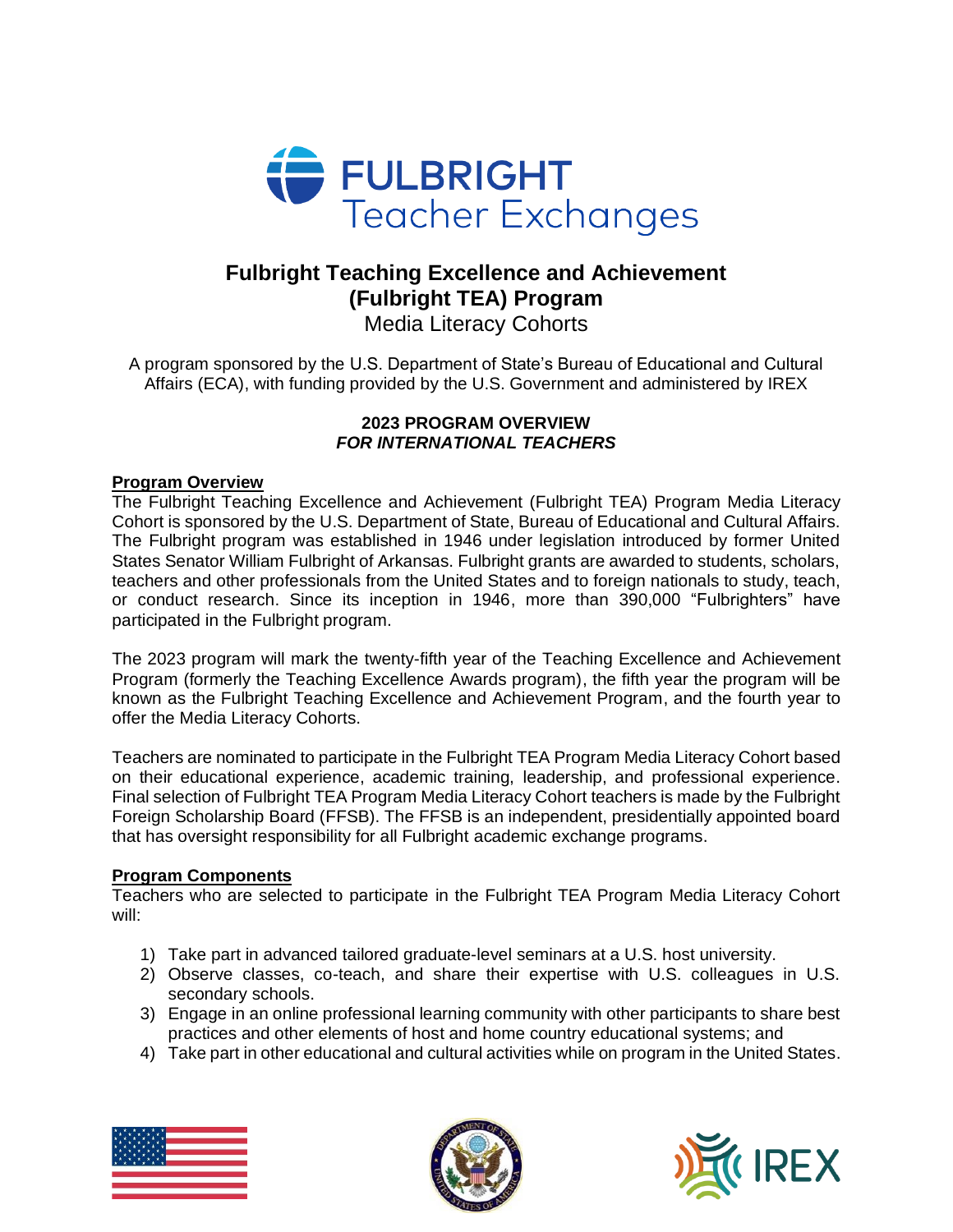Upon returning home, teachers will be expected to share the knowledge and experience gained on the program with teachers and students in their home schools and within their communities.

### **University Coursework:**

**Weekly Seminars:** Teachers will participate in weekly seminars at their host university featuring presentations and discussions led by university staff, faculty members, and invited educational experts. The Fulbright TEA Program provides academic seminars focusing on new teaching methodologies, curriculum development, lesson planning, and instructional technology training for teachers. The Media Literacy Cohorts will offer additional academic seminars and contentspecific coursework with a focus on media literacy, recognizing bias/propaganda, stereotypes, and misinformation; strategies for improving students' critical thinking, analytical, and communication skills; how media literacy promotes civic engagement / the role of media in society; and fostering cyber safety and digital citizenship in the classroom. Please note that the program is designed to accommodate participants with an interest in the topic of media literacy but with minimal experience, as well as those more versed in the field.

**U.S. School Placements:** The program will also include a practicum of at least 40 hours with a U.S. partner teacher of English, social studies, history, civics, communications, journalism, math, or science in a U.S. secondary school near the host university to actively engage participants in the U.S. classroom environment. Cultural enrichment, mentoring, and support will be provided to participants throughout the program.

**Online Professional Learning Community:** Each Fulbright teacher will participate in a virtual community with other international educators to collaborate and share best practices about education and leadership in the participating countries.

#### **How to Apply**

Country Application deadline:

A paper application is available by contacting: (insert Post/Commission contact info here)

The online application is available at: [https://fulbright.irex.org](https://fulbright.irex.org/)

#### **Program Dates**

#### *Spring 2023*

**November-December 2022:** Pre-Departure Orientation: Prior to arrival in the United States, the U.S. Embassy or Fulbright Commission will conduct a Pre-Departure Orientation for Spring 2023 teachers.

**Late January-mid March 2023:** Fulbright teachers participate in the program in the United States.

#### *Fall 2023*

**July-August 2023:** Pre-Program Departure Orientation: Prior to arrival in the United States, the U.S. Embassy or Fulbright Commission will conduct a Pre-Departure Orientation for Fall 2023 teachers.